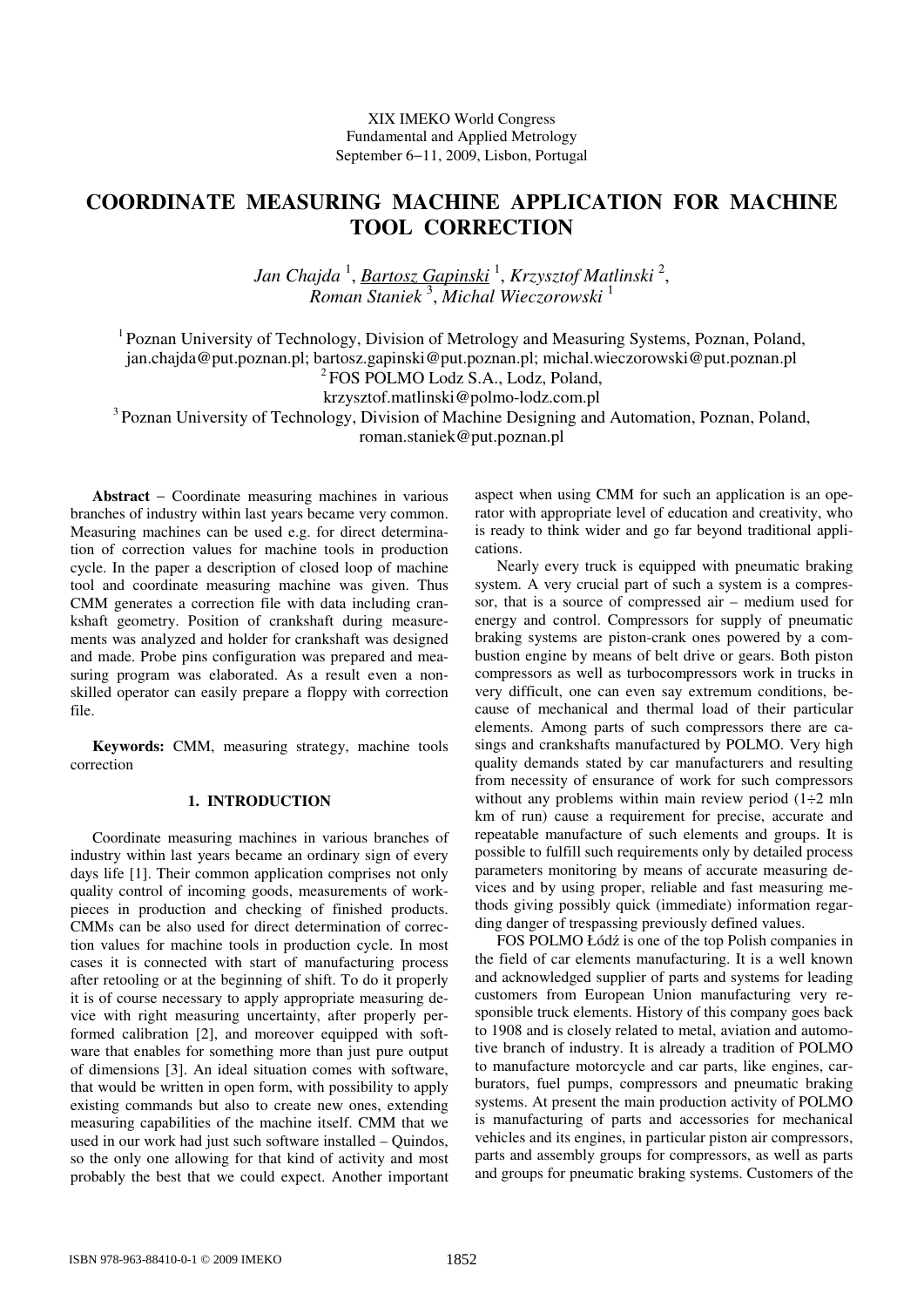factory are manufacturers of the above mentioned elements and service organisations or just regular people using trucks. POLMO production is based on three main customers, who practically totally shares European Union market of pneumatic braking systems and turbocompressors.

This paper is a presentation of one part of activity within a framework of aimed project: Implementation of New Technology for Geometrical Features Measurements of Compressors and Turbocompressors Elements, that is being run together by Poznań University of Technology and FOS POLMO Łódź, co-financed by Committee of Scientific Research included in the meantime into Ministry of Science and Information changed recently into Ministry of Education and Science.

# **2. DESCRIPTION OF PROBLEM**

One of the customers of POLMO gave its suppliers very strict rules regarding start of serial production. They are based on cycle analyze of manufactured workpiece and – if it is necessary – implementing related correction values. It concerns both: geometrical dimensions (e.g. diameters) and form deviations (e.g. roundness deviations). Measurements concern a family of crankshafts for compressors used in braking systems. The view of typical example of such a crankshaft was shown on figure 1. The crankshaft can have one or two cranks, depending on particular application and customer.



Fig.1. Example of crankshaft.

At the customer's site the measurements are made on special device that is specialized just for this purpose – to measure solely crankshafts. We, i.e. Poznan University of Technology and FOS POLMO, decided to solve this problem basing only on measuring devices that are already installed in factory without any new investments. Thus a coordinate measuring machine PMM by Leitz with Quindos software was taken for these measurements (fig.2).



Fig.2. CMM used for crankshaft scanning.

Crankshaft manufacturing technology at FOS POLMO is based on initial and final machining of blank – a forging shown on fig. 3.



Fig. 3. Blank for crankshaft manufacturing.

The most important issue of the whole machining is grinding on a special machine dedicated solely for crankshafts (fig. 4). This operation is done in one holding as a final machining for bearing pins, crank pins and cone.



Fig. 4. Crankshaft on grinding machine.

The grinding machine can correct dimensions basing on measurements of a workpiece. It is further equipped with an own system to determine diameters used when positioning a blank on a machine tool. After every change in production caused by e.g. tool change, the first crankshaft is taken to a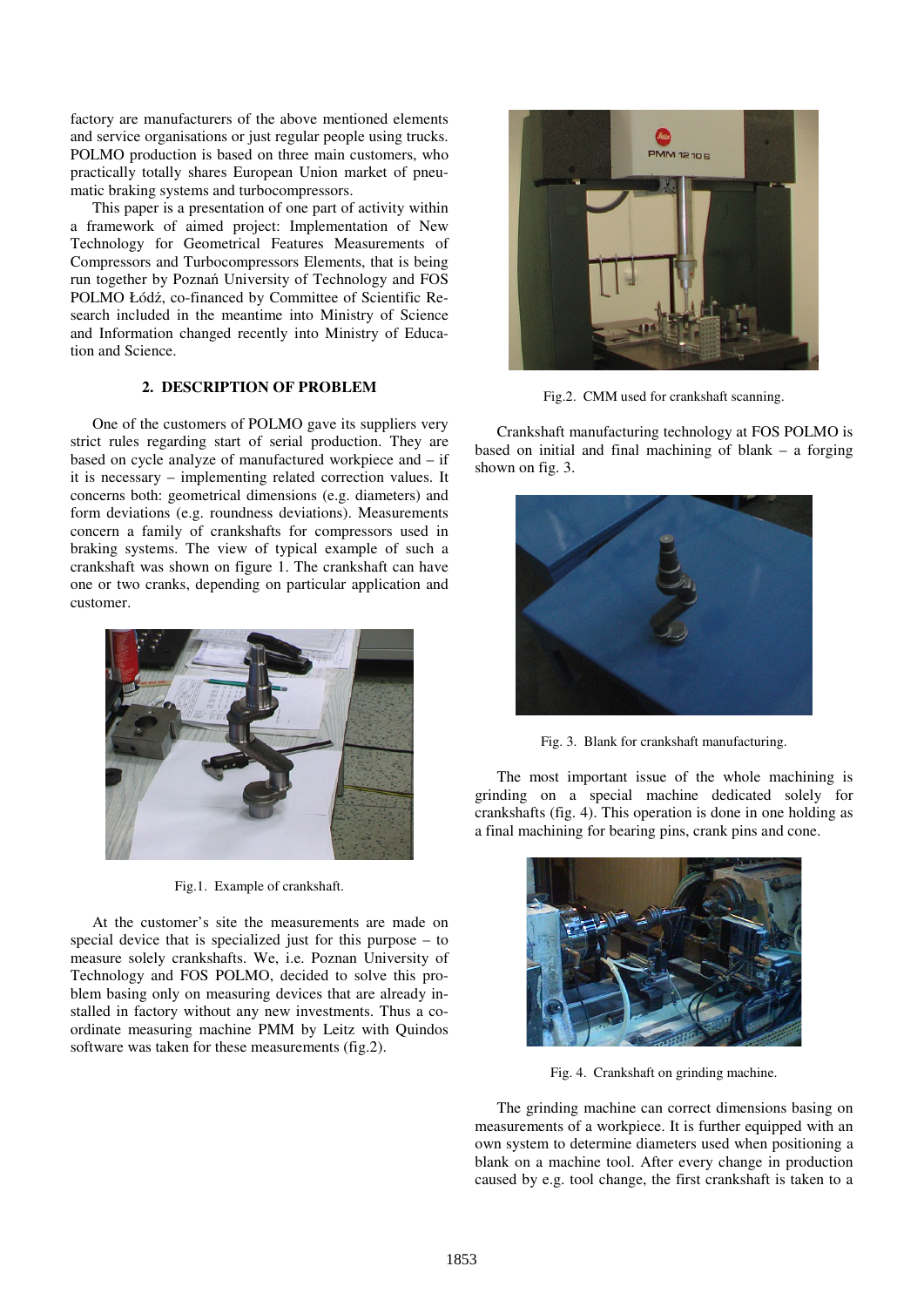CMM for measurements. Dimensions are checked and a correction file with roundness values for main and crank pins is generated. That file – to fulfill grinder and customer requirements - contains 2 columns and in principle is a table of values regarding angle and radius respectively. According to the customer wish radius values are output every 0,1 degree on pin perimeter.

## **3. WORKING ALGORITHM**

The measuring task was divided into a number of stages, connected with each other.



Fig.5. Crankshaft holder for measurements.

First it was necessary to design a holder for workpiece, that from one side would ensure manufacturing bases and convenient access to all surfaces to be measured, and from another point of view causing no noise or distortion in measuring procedure and no loss of accuracy. Designing this holder it was necessary to take a decision whether the workpiece in measuring position would be horizontal or vertical. After a thorough investigation we found out that horizontal position is better (fig.5).

Vertical position caused micro bending of workpiece not noticeable in horizontal position with proper fastening.

Second element was proper configuration of probe pins, to get as good accuracy of performed analysis as possible. This configuration must also allow for measurement of the whole cylindrical part for main bearings and for crank pins. This task was connected with workpiece orientation during measurement. For vertical position perpendicular pins would have to be longer what could possibly cause higher uncertainty. Configuration of probe pins was depicted on fig. 6.



Fig. 6. Probe pins configuration.

The third stage is elaboration of measurement program including its all components, that would provide obtaining results compliant with reality and customer and manufacturer expectations. Writing a proper measurement procedure started with special, very precise calibration routine regarding probe pins configuration [4].



Fig.7. Example of roundness chart.

After scanning of one half of shaft with one pin, and second half of shaft with another one it may happen that in total chart of roundness both scans will not close each other, causing a small step. Accurate calibration procedure can eliminate this phenomenon and in final chart a place where two scans were connected is invisible (fig.7). The whole procedure comprised measurements of diameters and form deviations.

Our last task was to generate a file in a format that would be accepted and understood by a grinding machine. Because correction in its assumption should be made once at every shift, the correction file should be transported by a floppy disk. Still a possibility was left for the future, that this could be made using a computer network. The whole procedure had to be prepared in a command form, that could be fast and easily executed by even a non-skilled operator, not having advanced knowledge in coordinate metrology or computer technology.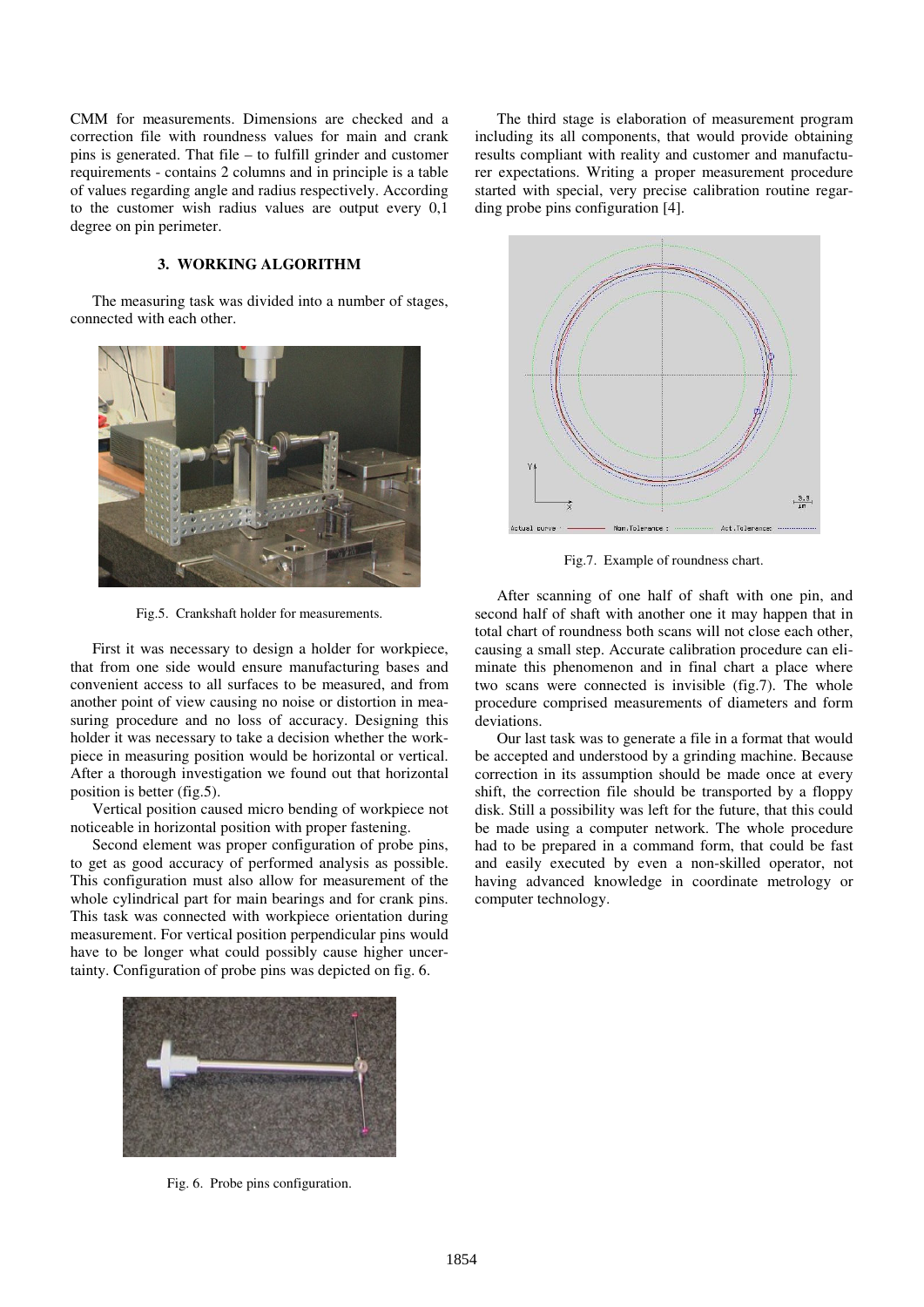

1) Coarse machining



5) Implementation of correction file



2) Grinding of crankshaft



3) Measurement on a CMM 4) Creation of correction file



6) Machining after dimensional correction



7) Final measurement confirming applied corrections



8) Manufacturing of workpieces with inspection process

Fig. 8. Working algorithm after application of corrections for machine tool done by means of a CMM.